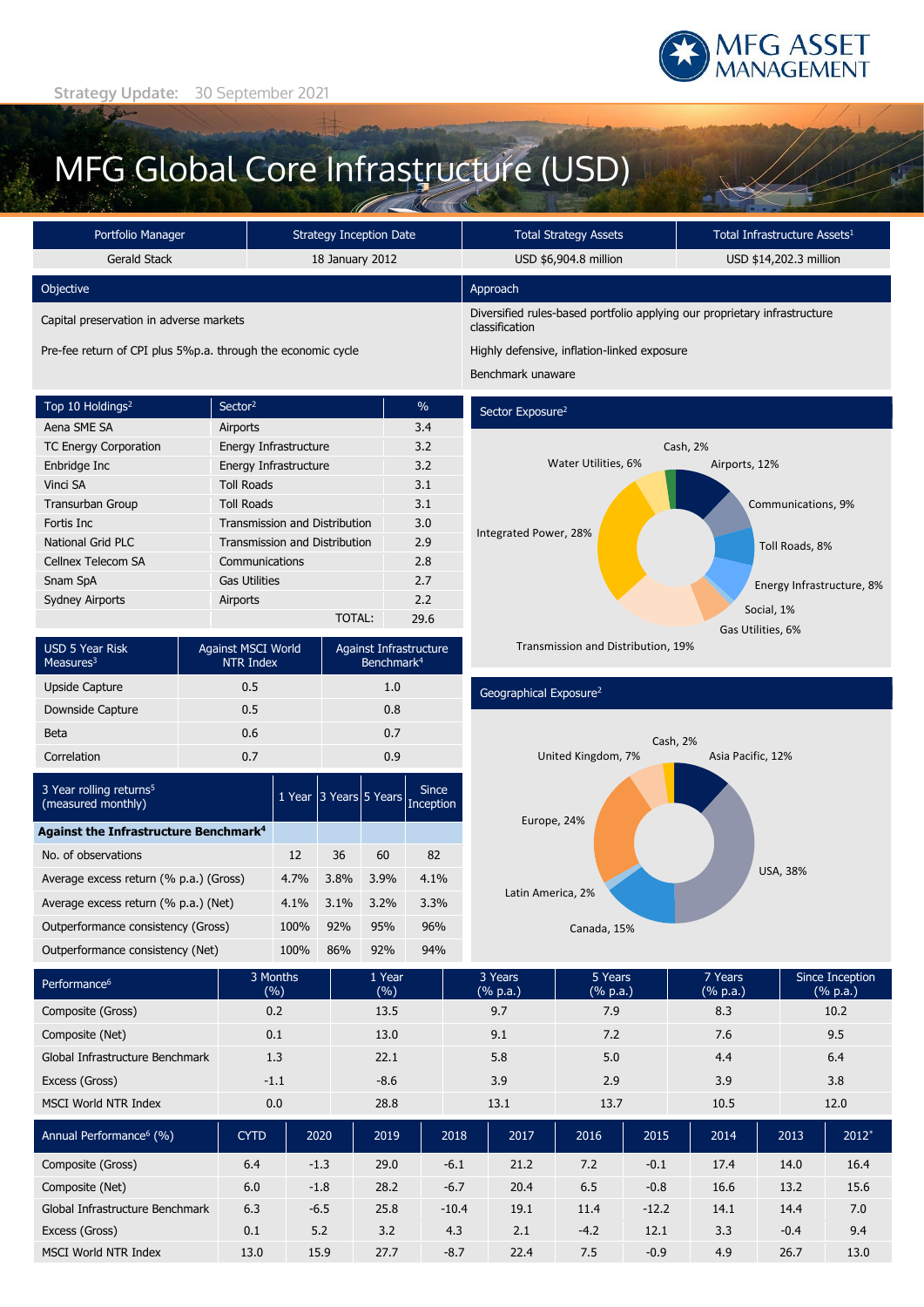<sup>1</sup> Comprised of all Infrastructure Strategies <sup>2</sup> The data is based on a representative portfolio for the strategy. Refer to the GIPS Disclosure below for further information. Sectors are internally defined. Geographical exposure is by domicile of listing. Exposures may

not sum to 100% due to rounding.<br><sup>3</sup> Risk measures are for the Global Core Infrastructure Composite before fees. The Global Equity Index is the MSCI World NTR Index.<br><sup>4</sup> The Benchmark or Global Infrastructure benchmark is onwards, the benchmark is the S&P Global Infrastructure NTR Index. Note: the UBS Developed Infrastructure and Utilities NTR Index ceased to be published from 31 May 2015, replaced on 1 January 2015 with the S&P

Global Infrastructure NTR Index.  $5$ Rolling 3-year returns are calculated in USD and rolled monthly for the duration of each period shown. The average excess return is then calculated for each period, with outperformance consistency indicating the

percentage of positive excess returns. Strategy inception is 18 January 2012.<br><sup>6</sup> Returns are for the Global Core Infrastructure Composite and denoted in USD. Performance would vary if returns were denominated in a currenc

Disclosure section below for further information. Composite (Net) returns are net of fees charged to clients and have been reduced by the amount of the highest fee charged to any client employing that strategy during<br>the p

\* Returns are only for part year.

### **IMPORTANT NOTICE**

This material is being furnished to you to provide summary information regarding Magellan Asset Management limited trading as MFG Asset Managemen**t ('MFG Asset Management'**) and an investment fund or<br>investment strategy ma investment or other advice. In making an investment decision, you must rely on your own examination of any offering documents relating to the Strategy.

The investment program of the Strategy presented herein is speculative and may involve a high degree of risk. The Strategy is not intended as a complete investment program and is suitable only for sophisticated investors who can bear the risk of loss. The Strategy may lack diversification, which can increase the risk of loss to investors. The Strategy's performance may be volatile. Past performance is not necessarily indicative o future results and no person guarantees the future performance of the Strategy, the amount or timing of any return from it, that asset allocations will be met, that it will be able to implement its investment strategy or t statements involve known and unknown risks, uncertainties and other factors, and undue reliance should not be placed thereon. This material may contain 'forward-looking statements'. Actual events or results or the actual performance of an MFG Asset Management financial product or service may differ materially from those reflected or contemplated in such forward-looking statements. The Strategy will have limited liquidity, no secondary market for interests in the Strategy is expected to develop and there are restrictions on an investor's ability to withdraw and transfer interests in the Strategy. The management fees, incentive fees and allocati and other expenses of the Strategy will reduce trading profits, if any, or increase losses.

No representation or warranty is made with respect to the correctness, accuracy, reasonableness or completeness of any of the information contained in this material. This information is subject to change at any time and no person has any responsibility to update any of the information provided in this material. This material may include data, research and other information from third party sources. MFG Asset Management makes no also the a losses, loss of opportunity or incidental or punitive damages.

No distribution of this material will be made in any jurisdiction where such distribution is not authorised or is unlawful. This material does not constitute, and may not be used for the purpose of, an offer or solicitatio contained within it may not be reproduced, or disclosed, in whole or in part, without the prior written consent of MFG Asset Management. Further information regarding any benchmark referred to herein can be found at consta www.mfgam.com.au. Any trademarks, logos, and service marks contained herein may be the registered and unregistered trademarks of their respective owners.

United Kingdom - This material does not constitute an offer or inducement to engage in an investment activity under the provisions of the Financial Services and Markets Act 2000 (FSMA). This material does not form part of any offer or invitation to purchase, sell or subscribe for, or any solicitation of any such offer to purchase, sell or subscribe for, any shares, units or other type of investment product or service. This material or an in circumstances that will not constitute a financial promotion for the purposes of section 21 of the FSMA as a result of an exemption contained in the FSMA 2000 (Financial Promotion) Order 2005 as set out below. This<br>mate

<u>United States of America</u> - This material is not intended as an offer or solicitation for the purchase or sale of any securities, financial instrument or product or to provide financial services. It is not the intention o

available upon request and also may be found in Part II of MFG Asset Management's Form ADV. The Global Infrastructure Benchmark is comprised of the following: from inception to 31 December 2014 the benchmark is UBS Developed Infrastructure & Utilities Net Total Return Index and from 1 January 2015 the

benchmark is S&P Global Infrastructure Net Total Return Index. The benchmark changed because UBS discontinued their index series.<br>The UBS Developed Infrastructure & Utilities Net Total Return Index is a market capitalisati

assume the reinvestment of all distributions of capital gain and net investment income using a tax rate applicable to non-resident institutional investors who do not benefit from double taxation treaties.<br>The S&P Global In double taxation treaties.

#### **GLOBAL INVESTMENT PERFORMANCE STANDARDS (GIPS®) DISCLOSURE**

Magellan Asset Management Limited, doing business as MFG Asset Management in jurisdictions outside Australia and New Zealand, (MFG Asset Management) claims compliance with the Global Investment Performance Standards (GIPS ®)

For the purpose of complying with GIPS, the Firm is defined as all discretionary portfolios managed by MFG Asset Management, excluding brands managed by subsidiaries operating as distinct business entities. MFG Asset Management is a wholly-owned subsidiary of the publicly listed company Magellan Financial Group Limited. MFG Asset Management is based in Sydney, Australia. Total Firm assets is defined as all assets managed by MFG<br>Asset M

The Global Core Infrastructure composite is a global strategy investing in strictly defined or "pure" infrastructure companies (typically 80-100). The filtered investment universe is comprised of stocks that 1. generate<br>re

To achieve investment objectives, the composite may also use derivative financial instruments including, but not limited to, options, swaps, futures and forwards. Derivatives are subject to the risk of changes in the marke may reduce its returns.

A copy of the composite's GIPS compliant presentation and/or the firm's list of composite descriptions are available upon request by emailing client.reporting@magellangroup.com.au

The representative portfolio is an account in the composite that closely reflects the portfolio management style of the strategy. Performance is not a consideration in the selection of the representative portfolio. The<br>cha is available upon request.

USD is the currency used to calculate performance.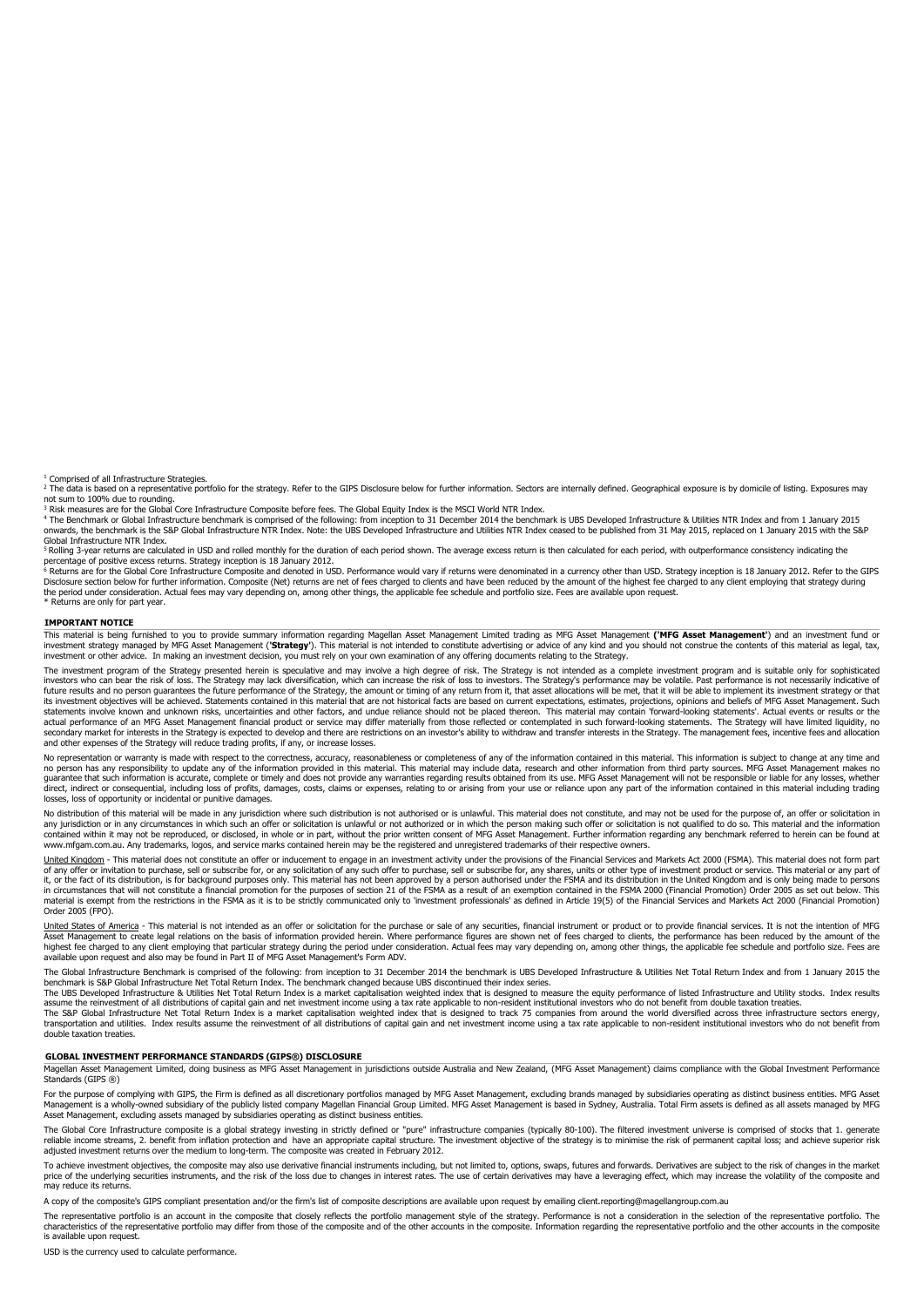## **Strategy Commentary**

The strategy recorded a positive return in the September quarter. Stocks that contributed the most included the investments in Sydney Airport, AusNet Services and Aena of Spain. Sydney Airport surged following a A\$24 billion takeover offer from a consortium led by the infrastructure manager IFM. AusNet soared on news that Canadian asset manager, Brookfield Asset Management, and Australian gas-pipeline operator, APA Group, were engaged in a battle to acquire the owner of Victoria's transmission grid. Aena, the world's largest airport operator, gained as countries relaxed pandemic restrictions that inhibit travel.

The stocks that detracted the most were the investments in Crown Castle International of the US, National Grid of the UK and Royal Vopak of the Netherlands. Crown Castle, a USbased owner of telecom towers, fell due to increasing concerns around inflation. National Grid slid as the yield on 10-year UK gilts spiked to their highest level in more than two years, prompted by concerns that rapidly rising wholesale gas prices would give rise to higher inflation expectations. National Grid's relatively benign systematic risk profile and long duration render it particularly sensitive to movements in interest rates. Vopak slid after the storage operator's first-half earnings report disappointed.

Stock contributors/detractors are based in local currency terms unless stated otherwise.



Xcel Energy is a US electricity and gas utility that is leading the transition towards clean energy. The utility that earned US\$11.5 billion in revenue from servicing 3.7 million electricity and 2.1 million gas customers across eight mid-western US states has declared it will provide 100% carbon-free electricity by 2050, making it the first large US utility to declare such an intention.

While that might seem so far off as to be meaningless, by the end of 2020 about 47% of the energy Xcel Energy produced already came from carbon-free sources.

Such progress means Xcel Energy has reduced carbon emissions by 51% since 2005 and the company intends that percentage to reach 80% by 2030. To get there, Xcel Energy will retire its coal-fired plants, preserve its nuclear assets, maintain natural gas as a backup and build large renewable projects. As the company operates in a windy part of the US (across Colorado, Minnesota where it is based, New Mexico, North Dakota, Michigan, South Dakota, Texas, and Wisconsin), the renewable focus is wind farms.

To understand why Xcel Energy's drive to a cleaner future is of interest to investors it helps to understand the regulatory environment that governs utilities. The quid pro quo under the regulatory regime is that utilities are granted the monopoly right to provide their services to a defined territory in exchange for having the return on capital spending capped. The easiest way, therefore, for a utility to increase earnings is to spend more on capital works, so long as they ensure that prices stay affordable for customers. Basically, Xcel Energy is a promising investment because regulators approve capital spending that alleviates any damage from climate change.

Xcel Energy's spending plans can be split into two categories, where its investments in renewable technologies is one. The company is pivoting to wind farms because the cost of electricity generated by these assets has declined by almost 70% on average over the past decade. Because the wind is free, the company is well placed to grow shareholder returns without increasing bills for customers as it spends more than US\$3.6 billion building wind farms over the next five years.

The other category is unrelated to climate change but is vital for Xcel Energy to provide its essential services. The company needs to replace ageing transmission and distribution infrastructure, especially power lines, to ensure the electrical grid functions properly. Nearly 25% of the company's 32,000 kilometres of transmission lines have exceeded their useful lives and close to another 20% will need replacing over the next decade. Xcel Energy is likely to spend more than US\$10 billion over the next 15 years on new lines.

The company's approved capital spending over the coming decade means that investors can be confident the utility will achieve its long-term earnings growth objective of 5% to 7%, as it has in recent years while keeping customer bills low.

Sources: Company website, 2020 annual report.